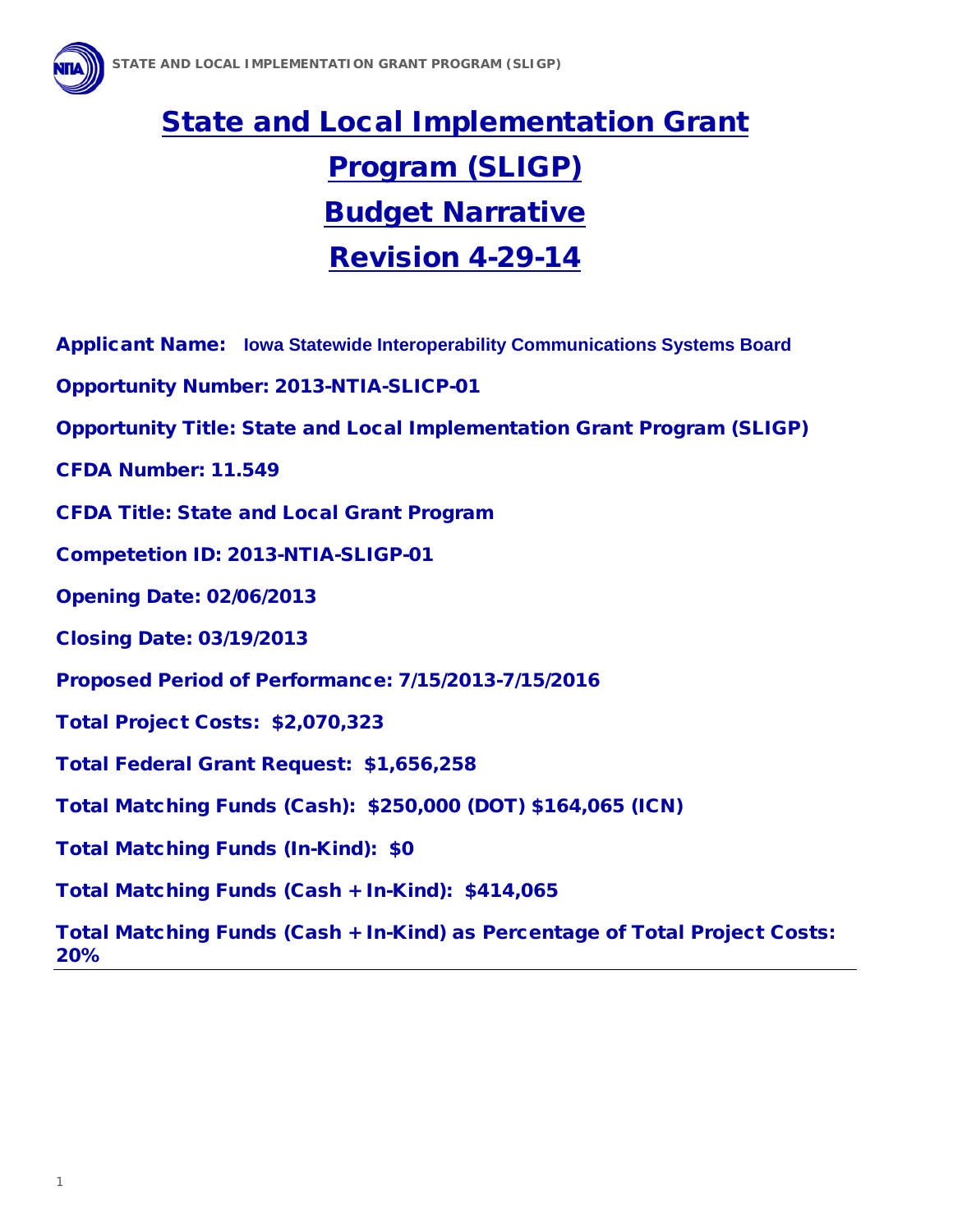

\*Note one half of Federal funds will be held in reserve until Phase 2 begins.

#### 1. Personnel

# Federal: \$183,805 Non-Federal: \$45,951 Total: \$229,756

One (1) full-time (FTE) administrative assistant position, one (1) part-time (PTE 50%) project administrator and 30 hrs of overtime to process reimbursements and pay invoices if needed (approximately 10 hrs/year). The full-time administrative assistant and the part-time administrator will be maintained over the course of the grant award. The administrative assistant will be responsible for completing travel preparations for outreach individuals, order printing and supplies, answer telephone, take minutes at meetings, assist in presentations, process invoices and travel claims and perform other administrative office duties. The project administrator will be responsible for the overall management and budget of the SLIGP award along with supervising the administrative assistant, the SWIC and outreach coordinators. The cost of the administrative assistant will be \$124,800, project administrator will be \$104,026 and the overtime amount will be \$930.

#### 2. Fringe Benefits

Federal: \$81,480 Non-Federal: \$20,370 TOTAL: \$101,850

Fringe benefits (FICA, retirement, health, dental, life, LTD, cleaning allowance, deferred compensation and DAS health insurance administrative fee expenses) for the full-time administrative assistant and the part-time project administrator positions. The cost of the project admininstrator will be \$48,458 and the cost of the administrative assistant will be \$53,392.

#### 3. Travel

# Federal: \$215,652 Non Federal: \$55,113 TOTAL: \$269,565

Pre-award out-of-state travel: Five people attended the Region 3 FirstNet Workshop in St. Louis, MO, June 12-13, 2013. The cost was \$2,790.

Post-award in-state and out-of-state travel: This is for in-state travel outreach functions (5 people from different entities on 25 trips/year). Also, will be sending 5 individuals out-of-state from local and state agencies who are part of the outreach contingent team who will attend or participate at approximately ten different meetings/training/conference events each year. The estimated cost of in-state travel will be \$66,075 and out-of-state travel expenes will be \$200,700.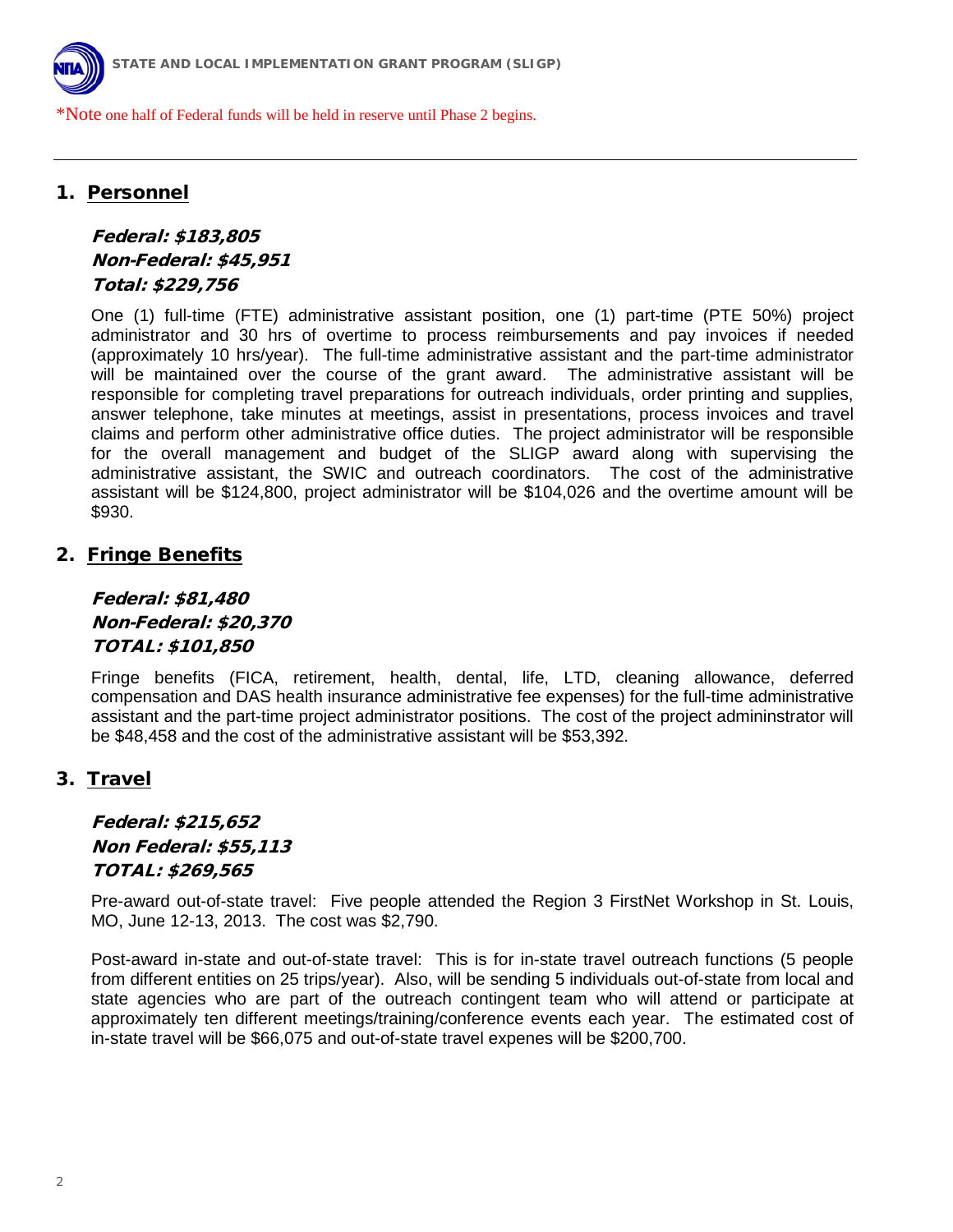

# 4. Equipment

Federal: \$0 Non Federal: \$0 TOTAL: \$0

### 5. Supplies

Federal: \$42,833 Non-Federal: \$10,709 Total: \$53,542

Startup costs for three (3) laptops, three (3) docking stations for the laptops, three (3) desktops computers, six (6) monitors (two monitors for each desktop computers), one (1) laptop printer, one (1) office laser printer, Microsoft office, adobe and other software to run programs efficiently, wireless mouse, laptop carrying cases and two (2) calculators. The desktop computers will be used for the administrative assistant, the SWIC coordinator and the project administrator to carry out the objectives of the grant award. The laptop computers will be utilized for board members, the SWIC and outreach coordinators and for the administrative assistant to take minutes at meetings and/or use at outreach presentations. The calculators will be used to process reimbursement claims and for general office use. The estimated cost will be \$11,913.

Computer licenses and maintenance expenses are required for software programs. The estimated cost over three years will be \$8,100.

Office supplies will be used to carry out the mission of the grant (pens, paper, toner, printing materials, ink cartridges, computer and printer cables, etc.). The estimated cost per year is \$9,730 for a total of \$29,190.

The shredder will be used to recycle and shred confidential materials. The cost will be \$2,160.

The 46" TV and wall mounts will be in the conference room to conduct meetings, powerpoint presentations and Skypeing individuals who are not able to travel to the Des Moines area for meetings. The cost is \$1,279.

Postage expenses will be used to send out mailings and reimbursement checks. The estimated cost is \$30/month for a total expense of \$900.

### 6. Contractual

Federal: \$1,103,576 Non-Federal: \$275,894 Total: \$1,379,470

Pay 70% of salary and benefits for the Statewide Interoperability Coordinator (SWIC) through Federal Enginnering Inc. (70% paid by SLIGP/30% paid by other sources) for the broadband functions within the State of Iowa. This full-time individual's position (Jim Bogner) expired February 28, 2014 but will continue as a part-time position to help train the new the SWIC consultant and assist with FirstNet issues through June 30, 2014 or up to 560 hrs. The part-time SWIC position through June 30, 2014 and the new SWIC consultant for the remainder of the award will be paid 50% from the SLIGP grant and 50% from other sources. The total cost of these three positions will be \$292,226.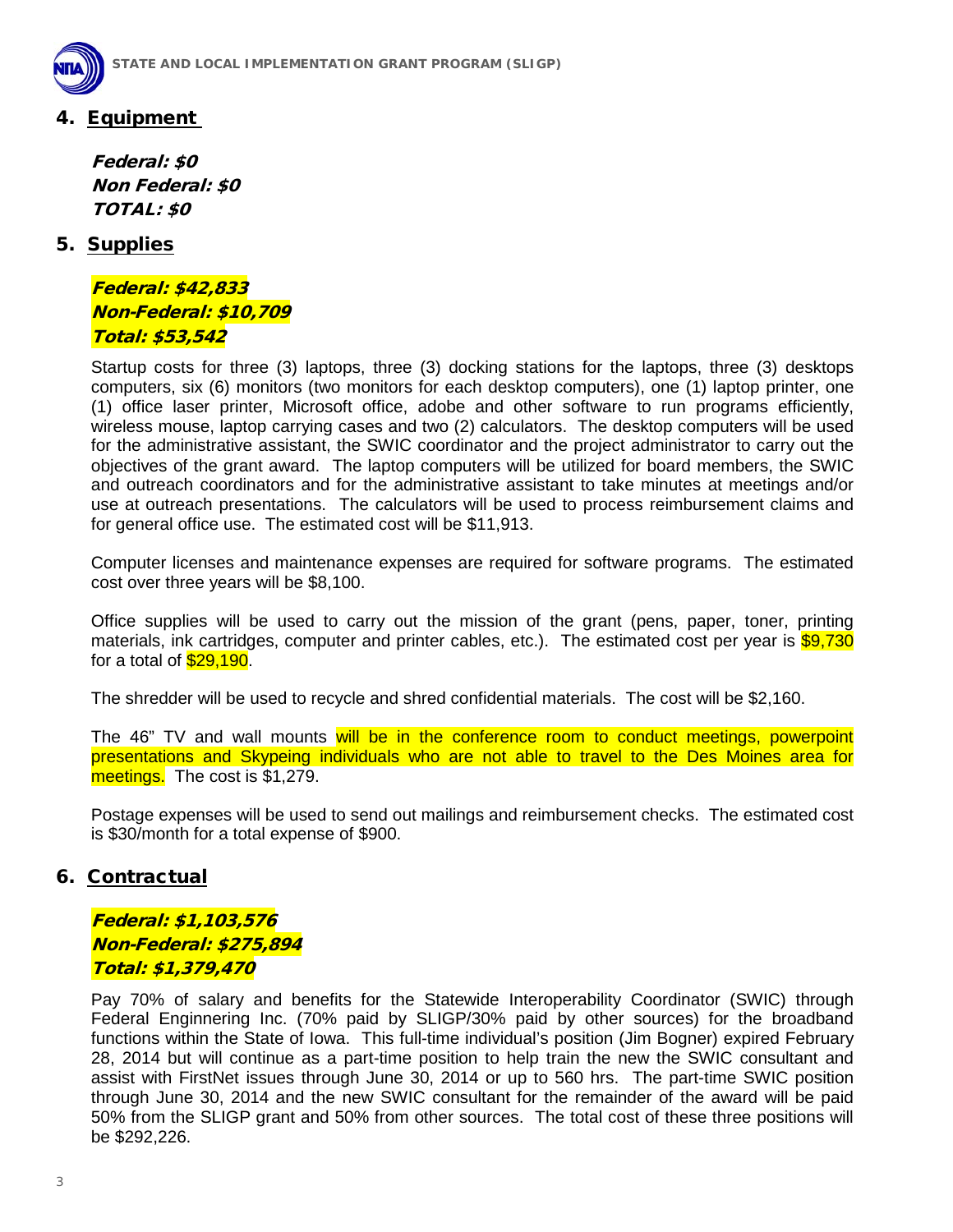

Pay 100% for a private consultant to assess broadband needs within the State of Iowa. At this time, it is unclear as to what type of consultant will be needed for phase 2 until direction is provided by FirstNet dedicated exclusivley to support phase 2 activities .An estimated hourly rate was determined from a consultant who conducted the Interoperability Board who was contracted for the 911 feasability study. The estimated cost will be \$848,130 (\$170/hr X 1663 hrs).

Pay 100% for an outreach coordinator to promote broadband activities to local, state and regional jurisdictions. This position will be funded through Connected Nation, Inc. and will be reimbursed at approximately \$47/hour through the expiration of the award. The estimated cost will be \$228,314.

Lease a copier from Ricoh USA Inc. for \$259 per month plus any additional overage copies through the grant period. This will be used for handout materials and day-to-day program copying. The estimated cost of the lease will be \$10,800 (\$300/month X 12 months X 3 yrs).

The Iowa Department of Transportation (DOT) will provide funds from their general fund appropriations to help support the 20% match requirement for the second and third year (\$250,000). The Iowa Communications Network (ICN) will provide funds from their collected revenue to help support the 20% match requirement for all three years (\$164,065). This is a cash match from Non-Federal resources. (letters of clarification from ICN & DOT are included in the grant package submission as an attachment).

# 7. Construction

Federal: \$0 Non-Federal: \$0 Total: \$0

### 8. Other

Federal: \$28,912 Non-Federal: \$7,228 Total: \$36,140

Purchase three (3) cell phones and on-going monthly service fees and obtain four (4) air cards from Cellco Partnerships (DBA Verizon). The estimated monthly cell phone expense will be \$55/line per month. The estimated cost of the air card is \$45/line per month.

Utilize five (5) office phone lines through Iowa Communications Network. The estimated cost is \$35/line per month.

Pay registration fees for five (5) individuals to travel out-of-state to attend broadband conference/training/workshop event. The estimated cost is \$150/person for each year.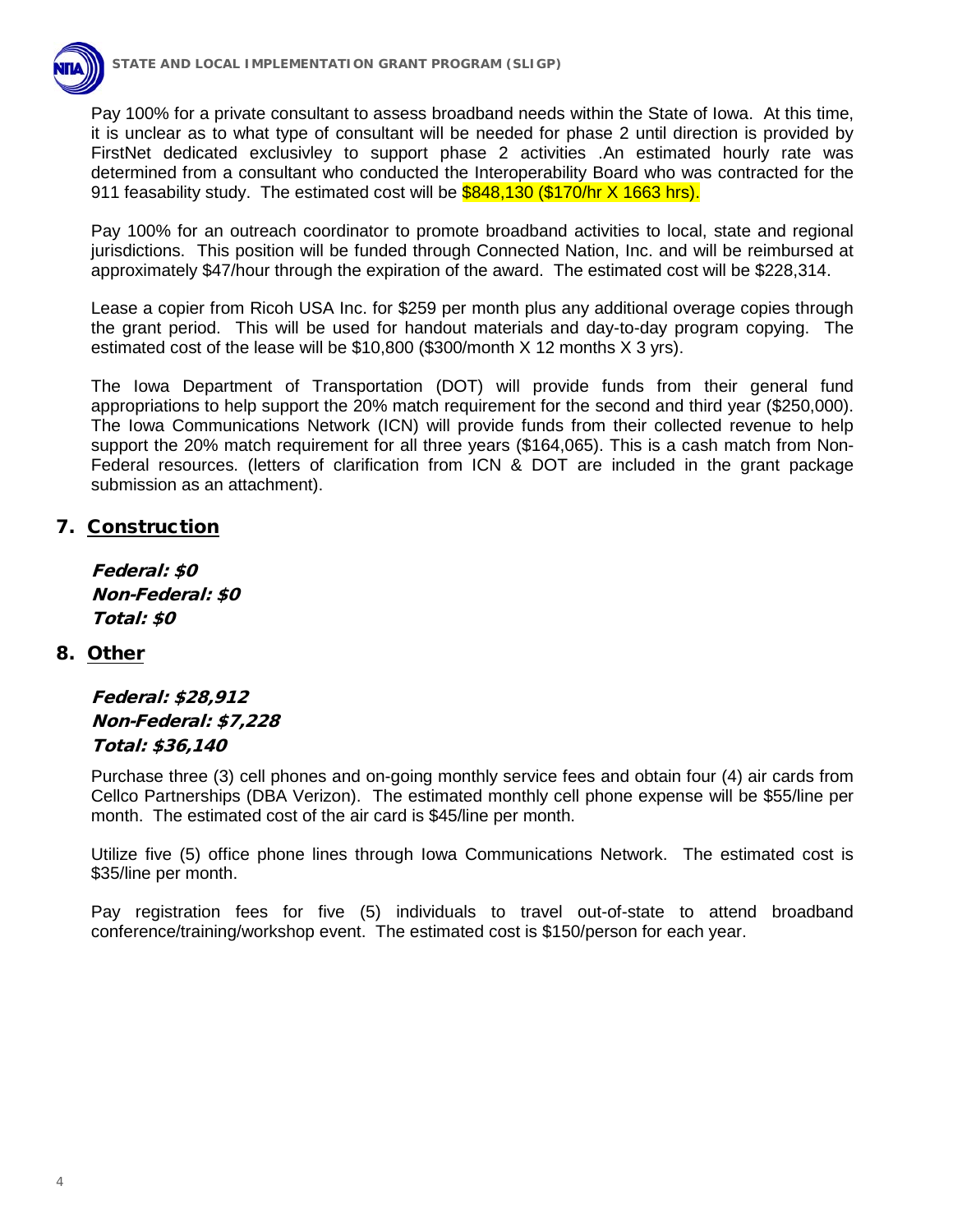#### **National Telecommunications and Information Administration (NTIA) State and Local Implementation Grant Program (SLIGP) Grant Period ‐ 8/1/13 ‐ 7/31/16 Detailed Budget Spreadsheet ‐ Revised 4/29/14**

| Category                                             |                  | <b>Detailed Description of Budget</b> | <b>Breakdown of Costs</b> |                              |                      |                       |                         |
|------------------------------------------------------|------------------|---------------------------------------|---------------------------|------------------------------|----------------------|-----------------------|-------------------------|
| <b>Personnel</b>                                     |                  |                                       |                           |                              |                      |                       |                         |
|                                                      |                  |                                       |                           |                              |                      |                       |                         |
| Position<br>50% for ISP Sgt. (Project Administrator) | Hourly<br>\$40   | <b>Hours</b><br>1040                  | Years<br>2.5              |                              | Total<br>\$104,026   | Federal<br>\$83,221   | Non-Federal<br>\$20,805 |
| Overtime                                             | \$31             | 10                                    | 3                         |                              | \$930                | \$744                 | \$186                   |
| Administrative Assistant (FTE)                       | \$24             | 2080                                  | 2.5                       |                              | \$124,800            | \$99,840              | \$24,960                |
|                                                      |                  |                                       |                           |                              |                      |                       |                         |
|                                                      |                  |                                       |                           | <b>Total Personnel</b>       | \$229,756            | \$183,805             | \$45,951                |
| <b>Fringe Benefits</b>                               |                  |                                       |                           |                              |                      |                       |                         |
|                                                      |                  |                                       |                           |                              |                      |                       |                         |
| 50% Project Administrator<br>FICA (\$83,200 annual)  | Percent<br>1.45% | <b>Annual Amount</b><br>\$41,610      | Years<br>2.5              |                              | Total<br>\$1,508     | Federal<br>\$1,206    | Non-Federal<br>\$302    |
| Retirement (\$83,200 annual)                         | 29.00%           | \$41,610                              | 2.5                       |                              | \$30,167             | \$24,134              | \$6,033                 |
|                                                      | Amt/mth          | <b>Months</b>                         | Years                     |                              |                      |                       |                         |
| Health (family - \$910/month)                        | \$910            | 6                                     | 2.5                       |                              | \$13,650             | \$10,920              | \$2,730                 |
| Dental (family - \$40/month)                         | \$40             | 6                                     | 2.5                       |                              | \$600                | \$480                 | \$120                   |
| Cleaning (\$425 twice a year)                        | \$425            | $\mathbf{1}$                          | 2.5                       |                              | \$1,063              | \$850                 | \$213                   |
| Life (\$4/month)                                     | \$4              | 6                                     | 2.5                       |                              | \$60                 | \$48                  | \$12                    |
| LTD (\$19/month)                                     | \$19             | 6                                     | 2.5                       |                              | \$285                | \$228                 | \$57                    |
| Def Comp (\$75/month)                                | \$75             | 6                                     | 2.5                       |                              | \$1,125              | \$900                 | \$225                   |
|                                                      |                  |                                       |                           |                              | \$48,458             | \$38,766              | \$9,692                 |
| <b>Adminsitrative Assistant - FTE</b>                | Percent          | <b>Annual Amount</b>                  | <u>Years</u>              |                              | <b>Total</b>         |                       |                         |
| <b>FICA</b>                                          | 7.65%            | \$49,920                              | 2.5                       |                              | \$9,547              | \$7,638               | \$1,909                 |
| Retirement                                           | 8.93%            | \$49,920                              | 2.5                       |                              | \$11,145             | \$8,916               | \$2,229                 |
|                                                      | Amt/mth          | <b>Months</b>                         | <u>Years</u>              |                              |                      |                       |                         |
| Health (family)                                      | \$950            | 12                                    | 2.5                       |                              | \$28,500             | \$22,800              | \$5,700                 |
| Dental (family)<br>Life                              | \$40<br>\$4      | 12<br>12                              | 2.5<br>2.5                |                              | \$1,200<br>\$120     | \$960<br>\$96         | \$240<br>\$24           |
| <b>LTD</b>                                           | \$19             | 12                                    | 2.5                       |                              | \$570                | \$456                 | \$114                   |
| Def Comp                                             | \$75             | 12                                    | 2.5                       |                              | \$2,250              | \$1,800               | \$450                   |
| DAS hlth ins adm fee                                 | \$2              | 12                                    | 2.5                       |                              | \$60                 | \$48                  | \$12                    |
|                                                      |                  |                                       |                           |                              |                      |                       |                         |
|                                                      |                  |                                       |                           |                              | \$53,392             | \$42,714              | \$10,678                |
|                                                      |                  |                                       |                           | <b>Total Fringe Benefits</b> | \$101,850            | \$81,480              | \$20,370                |
|                                                      |                  |                                       |                           |                              |                      |                       |                         |
| <b>Travel</b>                                        |                  |                                       |                           |                              |                      |                       |                         |
| In-state - Post-award                                | Cost/day         | Trips/year                            | No. of                    | Years                        | Total                | Federal               | Non-Federal             |
|                                                      |                  |                                       | individuals/trip          |                              |                      |                       |                         |
| Hotel/night                                          | \$62             | 25                                    | 5                         | 3                            | \$23,250             | \$18,600              | \$4,650                 |
| Meals/day                                            | \$28             | 35<br>25                              | 5<br>5                    | 3<br>3                       | \$14,700             | \$11,760              | \$2,940                 |
| Mileage/fuel                                         | \$75             |                                       |                           | <b>SUB-TOTAL</b>             | \$28,125<br>\$66,075 | \$22,500<br>\$52,860  | \$5,625                 |
|                                                      |                  |                                       | 5 People per              |                              |                      |                       |                         |
| Out-of-state - Pre-award - Actual                    | Cost/day         | Number/trip                           | trip/year                 | Years                        |                      |                       | \$13,215                |
| Hotel                                                | \$122            | $\overline{2}$                        | 5                         | 1                            | \$1,225              | \$980                 | \$245                   |
| Meals                                                | \$25             | 3                                     | 5                         | $1\,$                        | \$373                | \$298                 | \$75                    |
| Mileage                                              | \$289            | $\mathbf{1}$                          | 4                         | $\mathbf{1}$                 | \$1,156              | \$925                 | \$231                   |
| parking                                              | \$9              | $\overline{2}$                        | $\overline{2}$            | $\mathbf{1}$                 | \$36                 | \$29                  | \$7                     |
|                                                      |                  |                                       |                           | <b>SUB-TOTAL</b>             | \$2,790              | \$2,232               | \$558                   |
| Out-of-state - Post-award                            | Cost/day         | Number/trip                           | 5 People per<br>trip/year | <b>Years</b>                 |                      |                       |                         |
| Hotel                                                | \$98             | 5                                     | 50                        | 3                            | \$73,500             | \$58,800              | \$14,700                |
| Meals                                                | \$43             | 6                                     | 50                        | 3                            | \$38,700             | \$30,960              | \$7,740                 |
| Air                                                  | \$450            | $1\,$                                 | 50                        | 3                            | \$67,500             | \$54,000              | \$13,500                |
| baggage fees                                         | \$30             | $\overline{2}$                        | 50                        | 3                            | \$9,000              | \$7,200               | \$1,800                 |
| cab/shuttle                                          | \$30             | $\overline{\mathbf{c}}$               | 50                        | 3                            | \$9,000              | \$7,200               | \$1,800                 |
| parking                                              | \$20             | $\mathbf{1}$                          | 50                        | 3                            | \$3,000              | \$2,400               | \$600                   |
|                                                      |                  |                                       |                           | <b>SUB-TOTAL</b>             | \$200,700            | \$160,560             | \$40,140                |
|                                                      |                  |                                       |                           | <b>Total Travel</b>          | \$269,565            | \$215,652             | \$53,913                |
|                                                      |                  |                                       |                           |                              |                      |                       |                         |
| <b>Equipment</b>                                     |                  |                                       |                           | <b>Total Equipment</b>       | <b>Total</b><br>\$0  | <b>Federal</b><br>\$0 | Non-Federal<br>\$0      |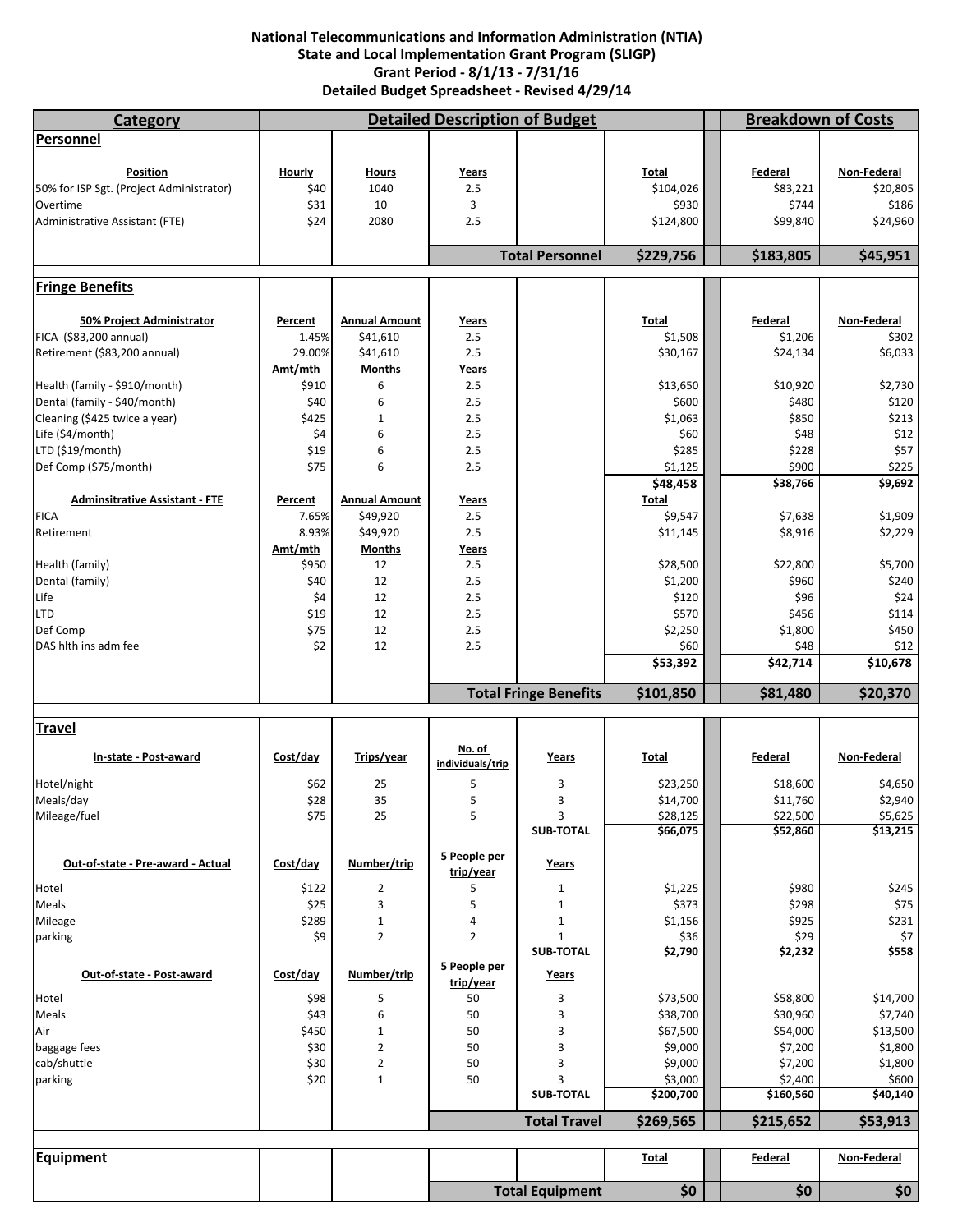| <b>Supplies</b>                                                         | Cost/unit                          | Quantity       | Years        |                           | Total        | <b>Federal</b>       | <b>Non-Federal</b> |  |
|-------------------------------------------------------------------------|------------------------------------|----------------|--------------|---------------------------|--------------|----------------------|--------------------|--|
| Laptops - 6570b                                                         | \$837                              | 3              | 1            |                           | \$2,511      | \$2,009              | \$502              |  |
| Docking station for laptops - HP 90W                                    | \$86                               | 3              | $\mathbf{1}$ |                           | \$258        | \$206                | \$52               |  |
| Wireless mouse and carrying cases (\$13 ea)                             | \$13                               | 3              | $\mathbf{1}$ |                           | \$39         | \$31                 | \$8                |  |
| for laptops                                                             |                                    |                |              |                           |              |                      |                    |  |
| Printer for laptops<br>Desktop computers with two (2) 24"               | \$349                              | $\mathbf{1}$   | $\mathbf{1}$ |                           | \$349        | \$279                | \$70               |  |
| monitors                                                                | \$1,307                            | 3              | $\mathbf{1}$ |                           | \$3,921      | \$3,137              | \$784              |  |
| Microsoft Office, Adobe and other software                              |                                    |                |              |                           |              |                      |                    |  |
| programs                                                                | \$705                              | 6              | $\mathbf{1}$ |                           | \$4,230      | \$3,384              | \$846              |  |
| Laser printer for desktop computers                                     | \$485                              | $\mathbf{1}$   | $\mathbf{1}$ |                           | \$485        | \$388                | \$97               |  |
| Annual maintenance & licensing for                                      | \$450                              | 6              | 3            |                           | \$8,100      | \$6,480              | \$1,620            |  |
| computers<br>Calculators                                                | \$60                               | $\overline{2}$ | $\mathbf 1$  |                           | \$120        | \$96                 | \$24               |  |
| Office supplies -                                                       | \$9,730                            | $\mathbf{1}$   | 3            |                           | \$29,190     | \$23,352             | \$5,838            |  |
| pens, paper, toner, printing, computer and                              |                                    |                |              |                           |              |                      |                    |  |
| printer cables, ink cartridges                                          |                                    |                |              |                           |              |                      |                    |  |
| shredder                                                                | \$2,160                            | $\mathbf{1}$   | $\mathbf 1$  |                           | \$2,160      | \$1,728              | \$432              |  |
| TV - 46" and wall mounts                                                | \$1,279                            | $\mathbf 1$    | $\mathbf{1}$ |                           | \$1,279      | \$1,023              | \$256              |  |
| Postage (\$30/month)                                                    | \$30                               | 12             | 2.5          |                           | \$900        | \$720                | \$180              |  |
|                                                                         |                                    |                |              | <b>Total Supplies</b>     | \$53,542     | \$42,833             | \$10,709           |  |
|                                                                         |                                    |                |              |                           |              |                      |                    |  |
| Contractual                                                             | Cost/unit                          | Months/year    | Year(s)      |                           | Total        | <b>Federal</b>       | Non-Federal        |  |
| Federal Engineering Inc - SWIC Consulting                               |                                    |                |              |                           |              |                      |                    |  |
| (70% paid by SLIGP/30% paid by other<br>sources) - \$13,282 X 70% (Jim) | \$9,298                            | $\overline{7}$ | $\mathbf 1$  |                           | \$65,086     | \$52,069             | \$13,017           |  |
| Federal Engineering Inc - SWIC Consulting                               |                                    |                |              |                           |              |                      |                    |  |
| (50% paid by SLIGP/50% paid by general                                  | \$7,500                            | 12             | 2.25         |                           | \$202,500    | \$162,000            | \$40,500           |  |
| approp) - \$15,000 X 50%                                                |                                    |                |              |                           |              |                      |                    |  |
| Copier - lease                                                          | \$300                              | 12             | 3            |                           | \$10,800     | \$8,640              | \$2,160            |  |
|                                                                         | Cost/hour                          | Hours/year     | Years        |                           |              |                      |                    |  |
| Consultant-Phase 2 research Iowa'a<br>infrastructure                    | \$170                              | 1663           | 3            |                           | \$848,130    | \$678,504            | \$169,626          |  |
| Federal Engineering Inc - overlap SWIC                                  |                                    |                |              |                           |              |                      |                    |  |
| Consulting (50% paid by SLIGP/50% paid by                               | \$44                               | 560            | 1            |                           | \$24,640     | \$19,712             | \$4,928            |  |
| gen approp) - \$88/hr X 50% (Jim)                                       |                                    |                |              |                           |              |                      |                    |  |
| Connected Nation, Inc. Outreach planning -                              | \$47                               | 2080           | 2.33         |                           | \$228,314    | \$182,651            | \$45,663           |  |
| Program Planner 3                                                       |                                    |                |              |                           |              |                      |                    |  |
|                                                                         |                                    |                |              | <b>Total Contractual</b>  | \$1,379,470  | \$1,103,576          | \$275,894          |  |
| <b>Construction</b>                                                     |                                    |                |              |                           | <b>Total</b> | <u>Federal</u>       | Non-Federal        |  |
|                                                                         |                                    |                |              |                           | \$0          |                      |                    |  |
|                                                                         |                                    |                |              | <b>Total Construction</b> | \$0          | \$0\$                | \$0\$              |  |
| Other                                                                   | Cost/unit                          | Months/year    | <b>Years</b> |                           | <b>Total</b> | Federal              | Non-Federal        |  |
| ICN - 5 phone lines (\$35/line)                                         | \$175                              | 12             | 3            |                           | \$6,300      | \$5,040              | \$1,260            |  |
| Cellco - 3 cell phones (\$55/phone)                                     | \$165                              | 12             | 3            |                           | \$5,940      | \$4,752              | \$1,188            |  |
| Cellco - 4 air cards (\$45/phone)                                       | \$180                              | 12             | 3            |                           | \$6,480      | \$5,184              | \$1,296            |  |
| Office move - walls, furniture, chairs, etc                             | \$15,170                           | $\mathbf{1}$   | $\mathbf{1}$ |                           | \$15,170     | \$12,136             | \$3,034            |  |
|                                                                         |                                    |                | 5 People per |                           |              |                      |                    |  |
|                                                                         | Cost/person                        | Number/trip    | trip/year    | Years                     |              |                      |                    |  |
| Registration (out-of-state travel) post award                           | \$150.00                           | $\mathbf{1}$   | 5            | 3                         | \$2,250      | \$1,800              | \$450              |  |
|                                                                         |                                    |                |              | <b>Total Other</b>        | \$36,140     | \$28,912             | \$7,228            |  |
|                                                                         |                                    |                |              |                           |              |                      |                    |  |
|                                                                         |                                    |                |              | <b>Total Direct Costs</b> | \$2,070,323  | \$1,656,258          | \$414,065          |  |
| <b>Indirect Costs</b>                                                   |                                    |                |              |                           | <b>Total</b> | Federal              | Non-Federal        |  |
|                                                                         |                                    |                |              |                           | \$0          | \$0                  | \$0                |  |
|                                                                         | \$0<br><b>Total Indirect Costs</b> |                |              |                           |              |                      |                    |  |
|                                                                         |                                    |                |              |                           |              |                      | <b>TOTAL NON-</b>  |  |
|                                                                         |                                    |                |              |                           | <b>TOTAL</b> | <b>TOTAL FEDERAL</b> | <b>FEDERAL</b>     |  |
|                                                                         | \$2,070,323                        | \$1,656,258    | \$414,065    |                           |              |                      |                    |  |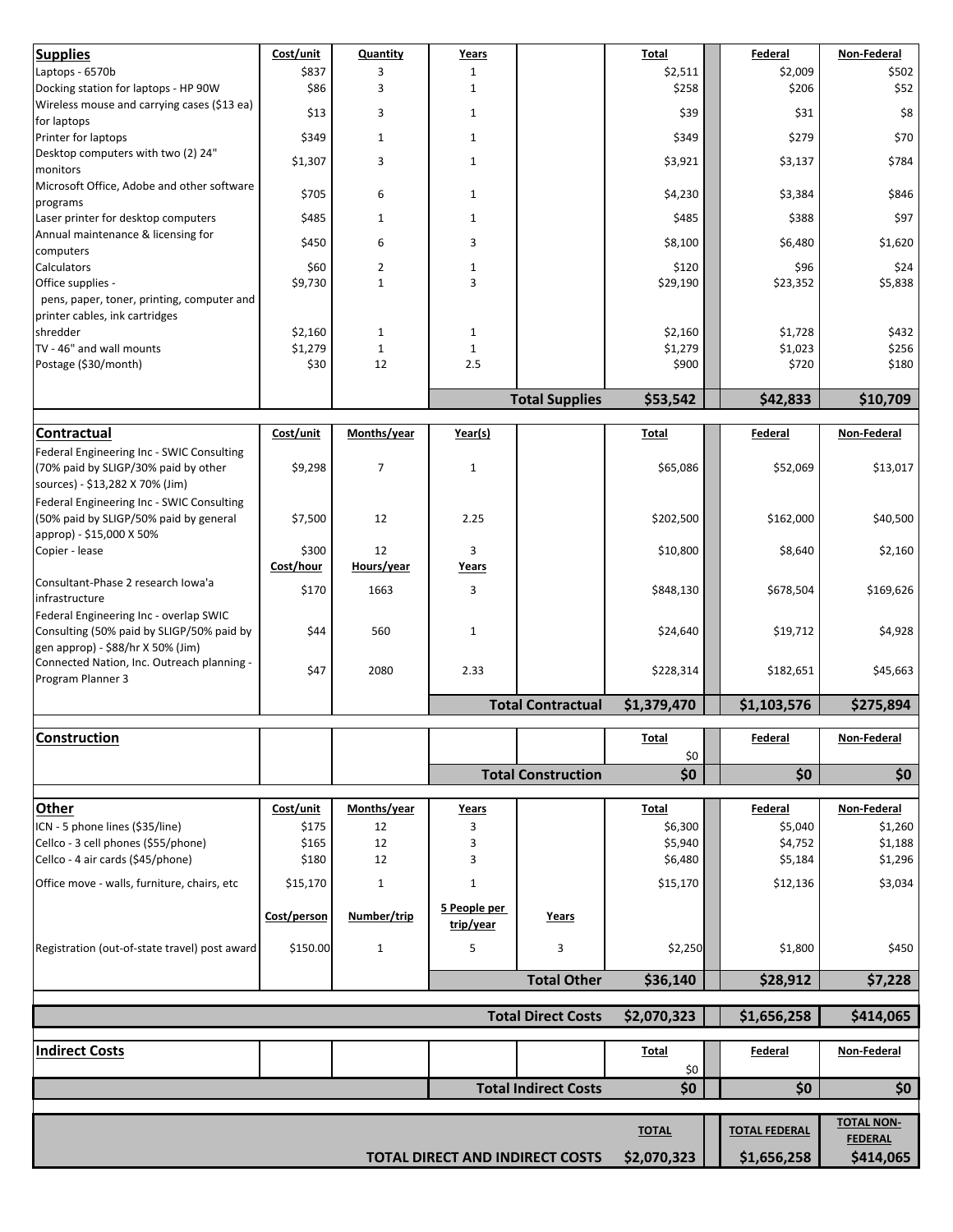# BUDGET INFORMATION - Non-Construction Programs OMB Number: 4040-0006

#### SECTION A - BUDGET SUMMARY

| <b>Grant Program</b><br>Function or                  | <b>Catalog of Federal</b><br><b>Domestic Assistance</b> | <b>Estimated Unobligated Funds</b> |                    | New or Revised Budget |                   |                    |              |  |  |
|------------------------------------------------------|---------------------------------------------------------|------------------------------------|--------------------|-----------------------|-------------------|--------------------|--------------|--|--|
| <b>Activity</b><br>(a)                               | Number<br>(b)                                           | Federal<br>(c)                     | Non-Federal<br>(d) |                       | Federal<br>(e)    | Non-Federal<br>(1) | Total<br>(g) |  |  |
| 1 State and Local<br>Implementation Grant<br>Program | 11.549                                                  | \$                                 | ls.                | \$                    | $1,656,258.00$ \$ | $414,065.00$ \$    | 2,070,323.00 |  |  |
| $\mathbf{z}$                                         |                                                         |                                    |                    |                       |                   |                    |              |  |  |
| 3.                                                   |                                                         |                                    |                    |                       |                   |                    |              |  |  |
| 4.                                                   |                                                         |                                    |                    |                       |                   |                    |              |  |  |
| Totals<br>5.                                         |                                                         | $ \mathsf{s} $                     | ls.                | ∣\$∶                  | $1,656,258.00$ \$ | $414,065.00$ \$    | 2,070,323.00 |  |  |

Standard Form 424A (Rev. 7- 97)

Prescribed by OMS (Circular A -102) Page 1

-·---··--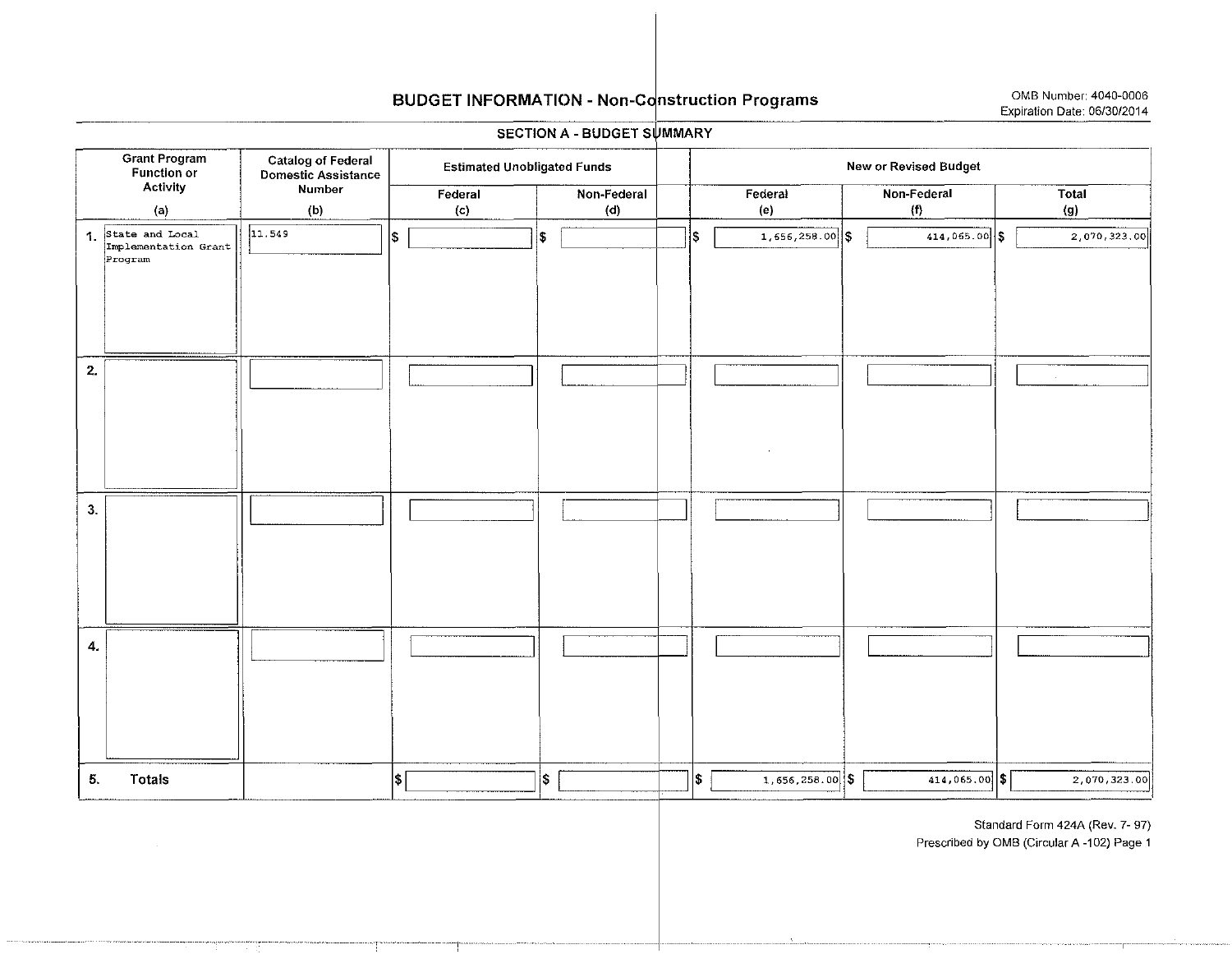#### SECTION B - BUDGET CATEGORIES

| 6. Object Class Categories             |         |                                         | Total |                                   |     |              |      |                                |
|----------------------------------------|---------|-----------------------------------------|-------|-----------------------------------|-----|--------------|------|--------------------------------|
|                                        | (1)     |                                         | (2)   |                                   | (3) | $\sqrt{(4)}$ |      | (5)                            |
|                                        | Program | State and Local<br>Implementation Grant |       |                                   |     |              |      |                                |
| a. Personnel                           | \$      | $183,805.00$ \$                         |       | 45,951.00                         | \$  | \$           | \$   | 229,756.00                     |
| b. Fringe Benefits                     |         | 81,480.00                               |       | 20, 370.00                        |     |              |      | 101,850.00                     |
| c. Travel                              |         | 215,652.00                              |       | 53, 913.00                        |     |              |      | 269,565.00                     |
| d. Equipment                           |         | 0.00                                    |       | 0.00                              |     |              |      |                                |
| e. Supplies                            |         | 42,833.00                               |       | 10,709.00                         |     |              |      | 53,542.00                      |
| f. Contractual                         |         | 1,103,576.00                            |       | 275,894.00                        |     |              |      | 1,379,470.00                   |
| g. Construction                        |         | 0.00                                    |       | 0.00                              |     |              |      |                                |
| h. Other                               |         | 28,912.00                               |       | 7,228.00                          |     |              |      | 36,140.00                      |
| i. Total Direct Charges (sum of 6a-6h) |         | 1,656,258.00                            |       | 414,065.00                        |     |              | \$   | 2,070.323.00                   |
| j. Indirect Charges                    |         | 0.00                                    |       | 0.00                              |     |              | -\$  |                                |
| k. TOTALS (sum of 6i and 6j)           | \$      | $1,656,258.00$ \$                       |       | $414.065.00$ \$                   |     | \$           | ึ\$∣ | 2,070.323.00                   |
| 7. Program Income                      | \$      |                                         | \$    | Authorized for Local Reproduction | \$  | \$           | I\$I | Standard Form 424A (Rev. 7-97) |

Prescribed by OMB (Circular A-102) Page 1A